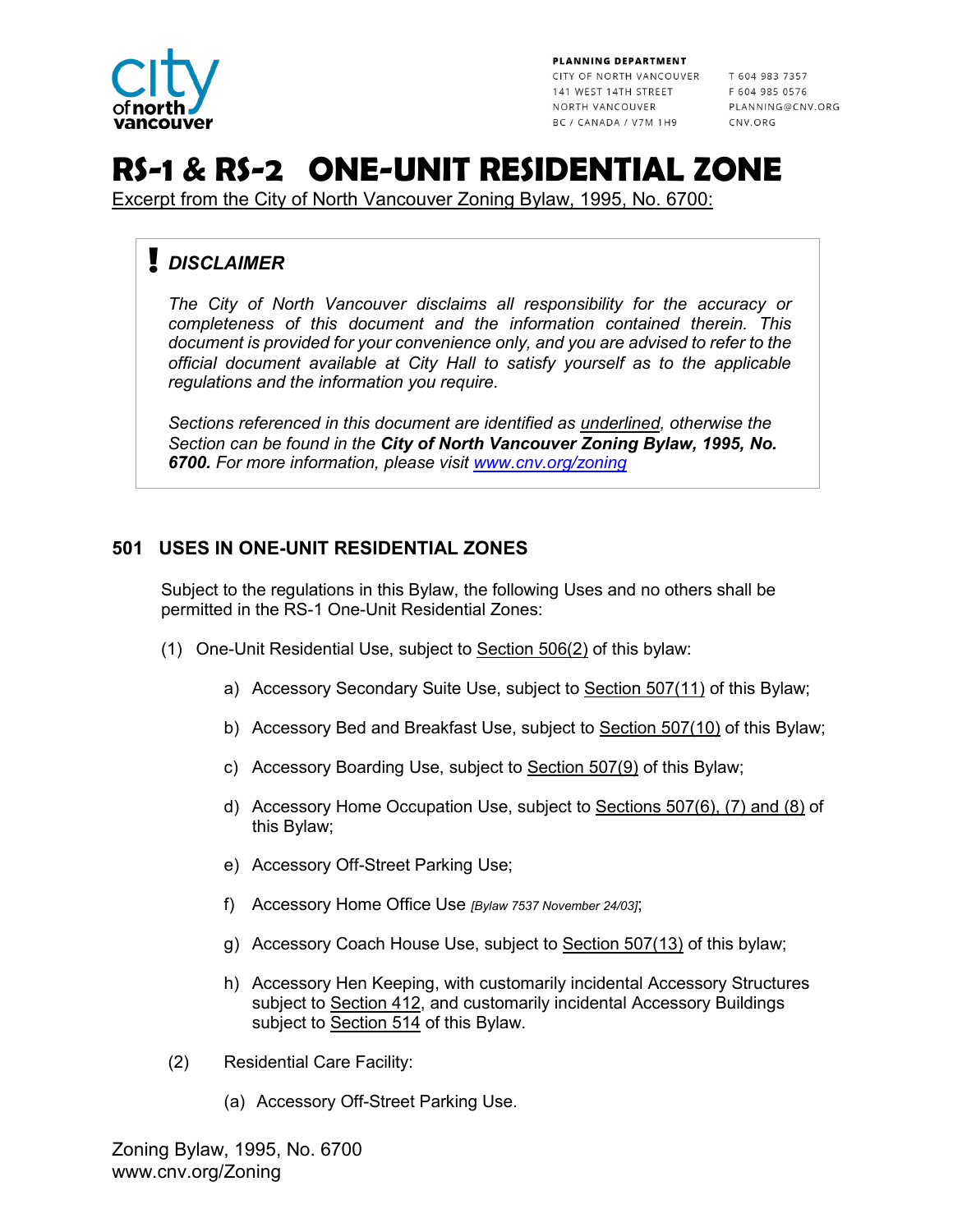#### **506 MINIMUM LOT AREA** *(Bylaw 8464, May30, 2016)*

- (2) Subject to the regulations contained in this Bylaw, the following Uses shall not be permitted on a Lot with a Front Lot Line less than the length indicated:
	- (a) One-Unit Residential Use shall not be permitted on a Lot with a Front Lot Line length less than 10 metres (32.81 feet) except: *[Bylaw 8642, July 23, 2018]*
		- (i) where such a Lot was existing at the effective date of this bylaw;
		- (ii) where curvilinear road design and linear Lot design necessitates the introduction of Lots based on a radial design the minimum Front Lot Line length shall be 7.5 percent of the sum of the lengths of the perimeter Lot Lines;
		- (iii) in the RS-2 Zone, where the minimum Front Lot Line length shall not be less than 7.5 metres (24.6 feet);
		- (iv) in the RT-2 Zone, where the minimum Front Lot Line length shall be not less than 9 metres (29.5 feet);

## **507 SPECIAL PROVISIONS FOR USES IN RESIDENTIAL ZONES**

#### (1) Minimum Size

No Principal Building shall have a floor area of less than 74.32 square metres (800 square feet).

(2) Open Site Space *[Bylaw 8464, May 30, 2016]* 

The maximum portion of a Lot that may be covered by any of the following, in aggregate, shall be limited to 35 percent of the Lot Area for Townhouse Use and 20 percent of the Lot Area for all other Residential Uses:

- (a) Unenclosed Parking, Unenclosed Loading, maneuvering aisles, vehicle access and all other paved surfaces similar to the above;
- (b) Porches, decks and balconies; and
- (c) Structures except Garden Structures, Greenhouses, Underground Structures and Fences;
- (3) Sunken Patio

A sunken patio is permitted, up to a maximum of 18.6 square metres (200 square feet), for each Dwelling Unit with access located partially or fully below the First Storey of the building; *[Bylaw 8692, February 4, 2019]*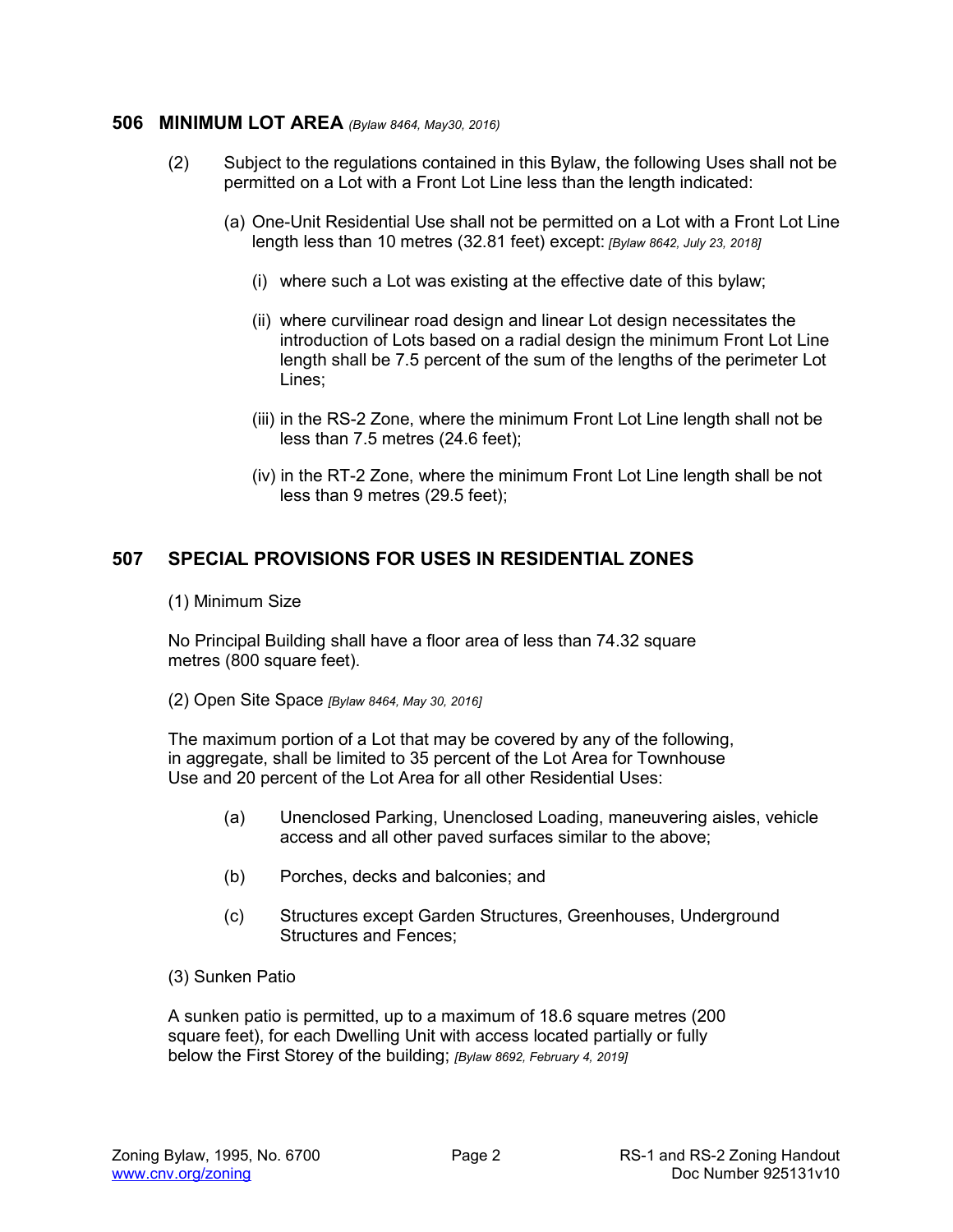- (11) Accessory Secondary Suite Use *[Bylaw 8529, February 27, 2017]*
	- (a) shall be accessory to a One-Unit Residential Use;
	- (b) shall be completely Enclosed within the Principal Building;
	- (c) shall not be less than 37.16 square metres (400 square feet) in area; nor more than 90 square metres (969 square feet) or 40% of the total Gross Floor Area, whichever is the lesser;
	- (d) shall be limited to one Accessory Secondary Suite within a One-Unit Residential Use; and,
	- (e) shall be permitted where the owner resides on the property.
- (13) Accessory Coach House Use *[Bylaw 8529, February 27, 2017]*

An Accessory Coach House Use:

- (a) shall be accessory to a One-Unit Residential Use;
- (b) shall be permitted where the owner resides on the property; and
- (c) shall not be stratified as per the Strata Property Act.

#### **509 SIZE, SHAPE AND SITING OF BUILDINGS FOR ONE-UNIT RESIDENTIAL USE AND ACCESSORY COACH HOUSE USE**

A Principal Building for a One-Unit Residential Use and an Accessory Coach House Building for an Accessory Coach House Use:

- (1) shall be limited to one Principal Building and one Accessory Coach House Building per Lot.
- (2) Gross Floor Area (One-Unit Residential) *[Bylaw 8464, May 30, 2016]*

**Gross Floor Area exclusions can be found under "Definitions"** 

- (a) combined and in total, shall not exceed the lesser of:
	- (i) 0.5 times the Lot Area; or
	- (ii) 0.3 times the Lot Area plus 92.9 metres (1,000 square feet);
- (b) notwithstanding subsection 509(2)(a), on a Lot with Accessory Coach House Use, Gross Floor Area (One-Unit and Two-Unit Residential), combined and in total, may be increased to, but shall not exceed, 0.5 times the Lot Area; *[Bylaw 8642, July 23, 2018]*
- (c) notwithstanding subsection 509(2)(a) and (b): *[Bylaw 8642, July 23, 2018]*
	- (i) Basement (One-Unit and Two-Unit Residential) may be excluded from Gross Floor Area (One-Unit and Two-Unit Residential);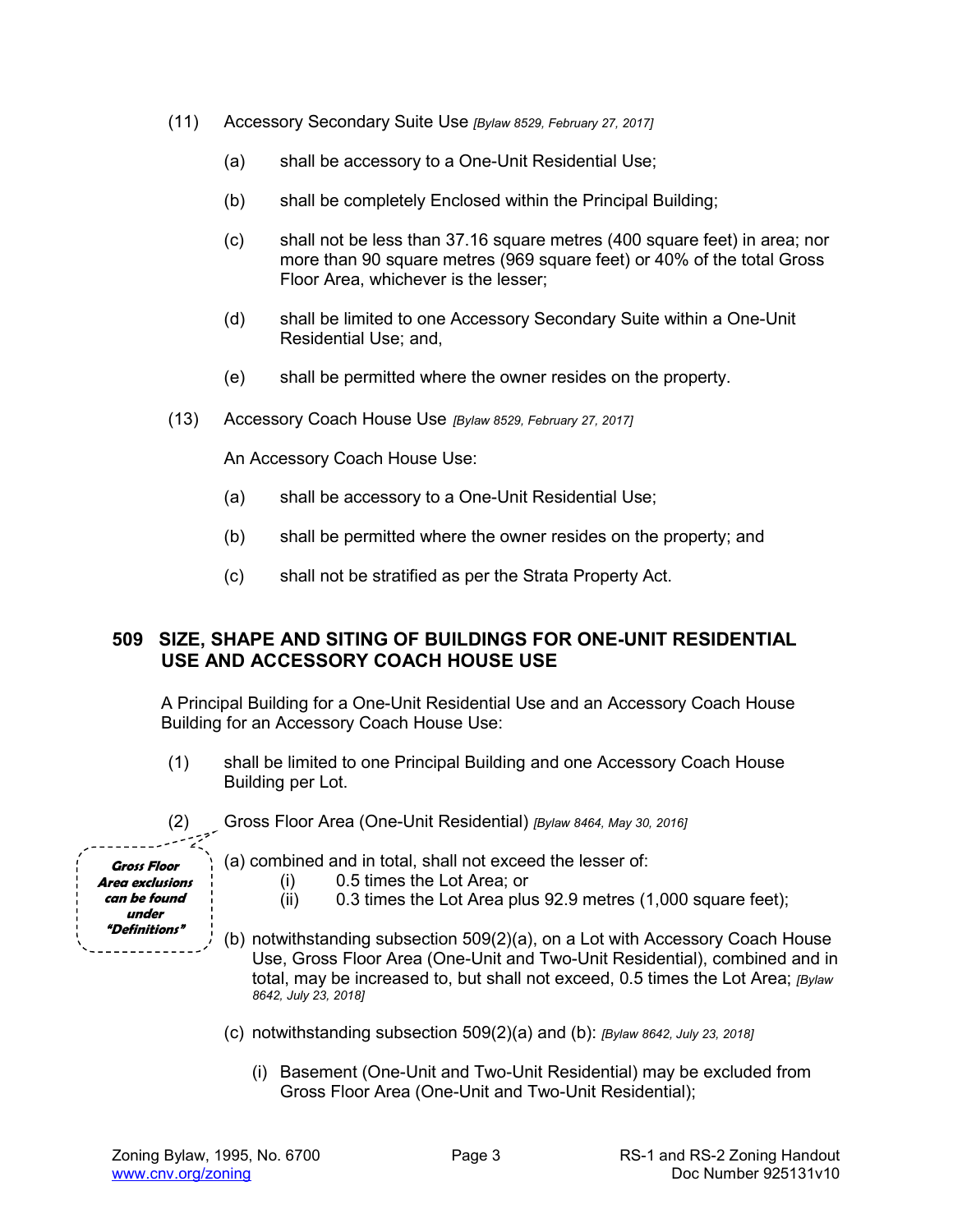|                                                            |     |     |                                          | shall not exceed 92.9 square metres (1,000 square feet);                                                                           | (ii) of the total allowed in Section 509(2), the maximum Gross Floor Area<br>(One-Unit and Two-Unit Residential) for Accessory Coach House Use                           |  |
|------------------------------------------------------------|-----|-----|------------------------------------------|------------------------------------------------------------------------------------------------------------------------------------|--------------------------------------------------------------------------------------------------------------------------------------------------------------------------|--|
|                                                            |     |     | $509(6)(e)$ .                            | Floor Area (One-Unit and Two-Unit Residential) subject to Section                                                                  | (iii) Basement (Accessory Coach House Use) may be excluded from Gross                                                                                                    |  |
|                                                            | (3) |     |                                          | Lot Coverage (Principal Building plus Accessory Coach House Building)                                                              |                                                                                                                                                                          |  |
| <b>Lot Coverage</b><br>exclusions can<br>be found<br>under |     |     | Principal Building shall not exceed 30%. |                                                                                                                                    | shall not exceed a maximum total combined Lot Coverage of 40% of which the                                                                                               |  |
| <i><b><i><u><b>"Definitions"</b></u></i></b></i>           |     |     | $\sqrt{(4)}$ Building Height             | Height exceptions on Page 6                                                                                                        |                                                                                                                                                                          |  |
|                                                            |     |     | as measured by the Height Envelope;      |                                                                                                                                    | (a) a Principal Building shall not exceed a Top of Plate height of 8 metres (26.2 feet)                                                                                  |  |
|                                                            |     |     | measured by the Height Envelope;         |                                                                                                                                    | (b) notwithstanding 509(4)(a), a Principal Building roof may project above the Top of<br>Plate height to a maximum overall Building Height of 10.1 metres (33.1 feet) as |  |
|                                                            |     |     |                                          | feet) above the reference grade determined by the Height Envelope if a<br>Basement (One-Unit and Two-Unit Residential) is present. | (c) the First Storey of the Principal Building shall be a minimum 0.76 metres (2.5                                                                                       |  |
|                                                            |     |     | (5) Siting (Principal Building)          |                                                                                                                                    |                                                                                                                                                                          |  |
|                                                            |     |     |                                          |                                                                                                                                    |                                                                                                                                                                          |  |
|                                                            |     |     | shall be sited not less than:            |                                                                                                                                    |                                                                                                                                                                          |  |
|                                                            | (a) |     |                                          | 4.6 metres (15 feet) from the Front Lot Line;                                                                                      |                                                                                                                                                                          |  |
|                                                            | (b) |     | the Rear Lot Line;                       |                                                                                                                                    | 8 metres (26.2 feet) or 0.35 times the Lot depth, whichever is greater, from                                                                                             |  |
|                                                            | (c) |     |                                          | 1.2 metres (4 feet) from the Interior Side Lot Line;                                                                               |                                                                                                                                                                          |  |
|                                                            | (d) |     | <b>Exterior Side Lot Line.</b>           |                                                                                                                                    | 3.048 metres (10 feet) or 0.2 times the Lot width, whichever is less, from the                                                                                           |  |
|                                                            |     |     |                                          | (6) Accessory Coach House Standards (Accessory Coach House Building)                                                               |                                                                                                                                                                          |  |
|                                                            |     |     | House Development Permit Guidelines and: |                                                                                                                                    | Accessory Coach House Use should comply with the applicable Accessory Coach                                                                                              |  |
|                                                            |     | (a) | feet);                                   |                                                                                                                                    | shall not be permitted on a Lot with a width of less than 10 metres (32.81                                                                                               |  |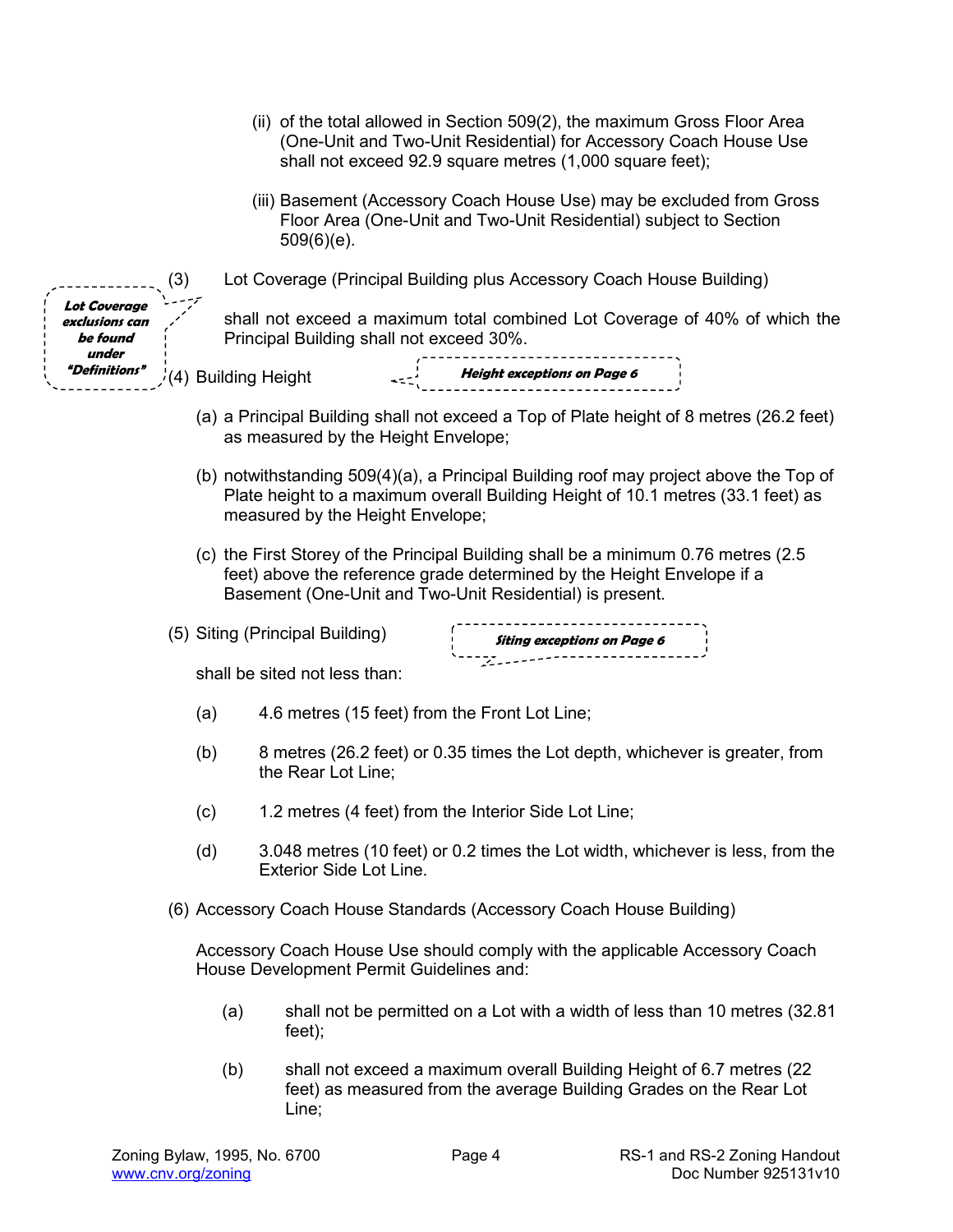- (c) deleted
- (d) a maximum of one enclosed or covered parking space is permitted within the Accessory Coach House Use*;*
- (e) a Basement (Accessory Coach House Use) may be permitted subject to the following:
	- (i) floor to ceiling height is equal to or less than 2.6 metres (8.5 feet);
	- (ii) the Basement (Accessory Coach House Use) is used only for storage of personal goods or things; or for workshop or gardening uses. Residential Uses, Habitable Rooms and laundry facilities are prohibited; *[Bylaw 8692, February 4, 2019]*
	- (iii) no interior access and a single exterior access landing is permitted.
- (f) the total Floor Area of the second storey shall not exceed 70% of the total Floor Area of the first storey; *[Bylaw 8883, March 7, 2022]*
- (g) shall be sited on the lot as follows:
	- (i) no less than 1.22 metres (4 feet) and no more than 3.05 metres (10 feet) from the Rear Lot Line, as measured from the building face closest to the Rear Lot Line;
	- (ii) no less than 1.22 metres (4 feet) from the Interior Side Lot Line;
	- (iii) no less than 1.52 metres (5 feet) and no more than 1.83 meters (6 feet) from the Exterior Side Lot Line, as measured from the building face closest to the Exterior Side Lot Line;
	- (iv) no less than 4.57 metres (15 feet) from the intersection of the Lot Lines along two Streets, or a Street and a Lane or two Lanes;
	- (v) the minimum distance between the Accessory Coach House and the Principal Building, including porches and balconies, shall be determined according to the following table:

| <b>Distance between the Principal</b><br><b>Building and the Rear Lot Line</b> | <b>Minimum Distance between</b><br><b>Principal Building and Accessory</b><br><b>Coach House</b> |  |
|--------------------------------------------------------------------------------|--------------------------------------------------------------------------------------------------|--|
| More than 15.8 metres (52 feet)                                                | 6.09 metres (20 feet)                                                                            |  |
| 14.6 to 15.8 metres (48 to 52 feet)                                            | 4.90 metres (16 feet)                                                                            |  |
| 13.5 to 14.6 metres (44.5 to 48 feet)                                          | 3.96 metres (13 feet)                                                                            |  |
| less than 13.5 metres (44.5 feet)                                              | 3.05 metres (10 feet)                                                                            |  |

Except that, in the case when the Rear Lot Line is less than 11 metres (36.01 feet) in width, the minimum distance shall be no less than 3.05 metres (10 feet), regardless of the distance between the Principal Building and the Rear Lot Line. *[Bylaw 8883, March 7, 2022]*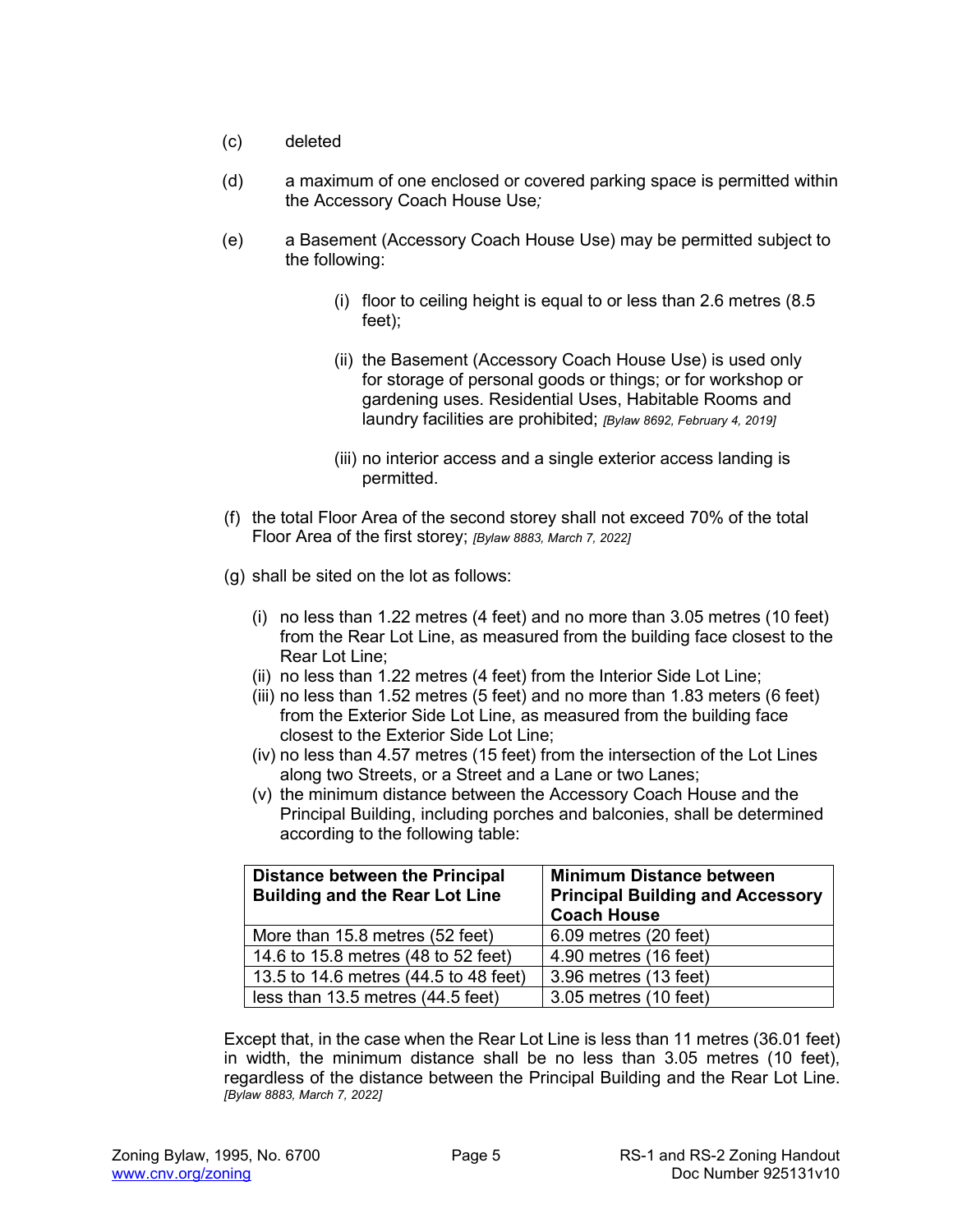#### **409 HEIGHT EXCEPTIONS** *[Bylaw 8464, May 30, 2016]*

The Heights of Buildings and Structures permitted elsewhere in this Bylaw may be exceeded for:

- (4) Monuments, chimney and flag poles, lighting poles, elevator shafts, utility poles, and posts;
- (6) Roof thickness in excess of 0.3 metres (1 foot) provided that the excluded roof thickness is required to achieve compliance with the BC Energy Step Code, Passive House energy standard or other enhanced energy performance standard; *[Bylaw 8642, July 23, 2018]*
- (7) Solar Collectors to a maximum of:
	- (a) 1.2 metres (4 feet) for Buildings for One-Unit Residential Use provided that the installation:
		- (i) does not shade an existing Solar Collector or properties on January 21<sup>st</sup> at noon, any more than would the structure built to the maximum permitted elsewhere in the Bylaw;
		- (ii) projects no greater than 1.2 metres (4 feet) above a flat roof; and
		- (iii) projects no greater than 0.3 metres (1 foot) above a pitched roof.
	- (b) 1.8 metres (6 feet) for Buildings for all other Principal Uses provided that the installation:
		- (i) is set back a minimum of 1.8 metres (6 feet) from the roof edge for all portions of the Solar Collector that project over 1.2 metres (4 feet) above the roof;
		- (ii) projects no greater than 3 metres (10 feet) above a flat roof; and
		- (iii) projects no greater than 0.3 metres (1 foot) above a pitched roof;
- (8) Green Roofs to a maximum of:
	- (a) 0.5 metres (1.5 feet) for Buildings for One-Unit Residential Use, provided the installation is limited to a depth of 0.5 metres (1.5 feet);
	- (b) 0.5 metres (1.5 feet) for Buildings for all other Principal Uses provided the installation is an extensive green roof and covers no less than 50 percent of the roof area;
	- (c) 1.1 metres (3.5 feet) for Buildings for all other Principal Uses provided the installation is an intensive green roof and covers no less than 25 percent of the roof area;

#### **410 SITING EXCEPTIONS**

(1) Siting Exceptions for One Unit Residential Zones

For development in the RS-1 and RS-2 zones, the following siting exceptions shall apply: *[Bylaw 8521, December 12, 2016]*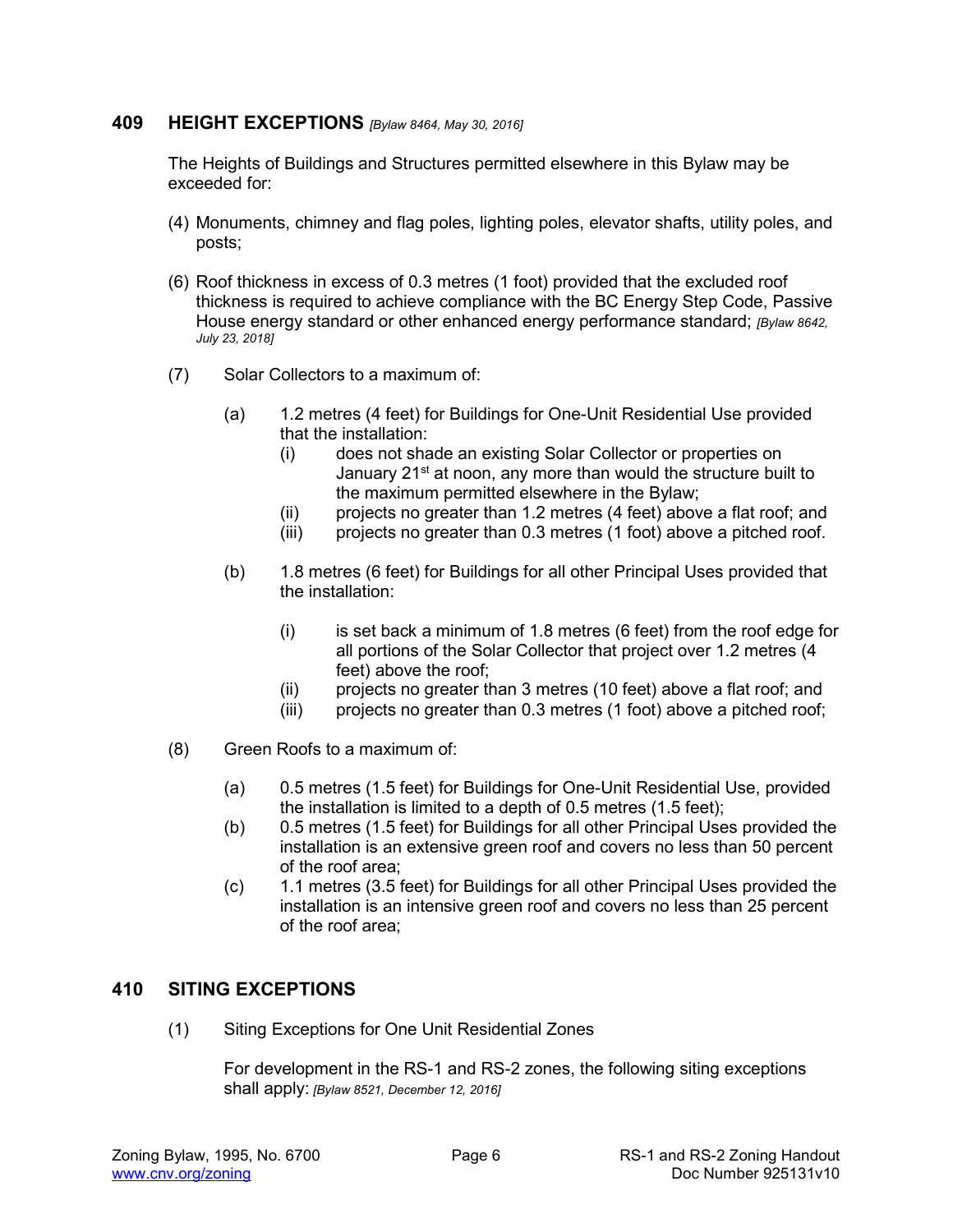- (a) Exterior Wall thickness in excess of 0.165 metres (6.5 inches) provided:
	- (i) a maximum exclusion of 0.25 metres (9.8 inches); and
	- (ii) the excluded wall thickness is utilized for the provision of insulating materials and/or for the protection against wind, water and vapour; *[Bylaw 8464, May 30, 2016]*
- (b) Where eaves, cornices, leaders, gutters, canopies or Sunlight Control Projections project beyond the face of the Principal Building, the minimum distance to an abutting Lot Line as permitted elsewhere in this Bylaw may be reduced by:
	- i) 0.46 metres (1.5 feet) from an abutting Interior Side Lot Line;
	- ii) 1.524 metres (5.0 feet) from an abutting Exterior Lot Line;
	- iii) 2.13 metres (7 feet) from an abutting Front or Rear Lot line. *[Bylaw 7537 November 24/03]*
- (c) Where eaves, cornices, leaders, gutters, canopies or Sunlight Control Projections project beyond the face of the Accessory Coach House Building, the minimum distance to an abutting Lot Line or Principal Building as permitted elsewhere in this Bylaw may be reduced by:
	- (i) 0.61 metres (2.0 feet) from the Interior Side Lot Line;
	- (ii) 0.46 metres (1.5 feet) from the Exterior Lot Line; and
	- (iii) 0.61 metres (2.0 feet) from the Rear Lot line and Principal Building;

Where Unenclosed Balconies, Unenclosed Porches or steps project beyond the face of the Accessory Coach House Building, the minimum distance to an abutting Lot Line as permitted elsewhere in this Bylaw may be reduced by:

- (i) 0.76 metres (2.5 feet) from the Rear Lot Line;
- (ii) 0.61 metres (2.0 feet) from the Exterior Lot Line; and
- (iii) 1.22 metres (4 feet) from a Principal Building;

*[Bylaw 8883, March 7, 2022]*

- (d) Where chimneys project beyond the face of the Principal Building, the minimum distance to an abutting Lot Line as permitted elsewhere in this Bylaw may be reduced by:
	- i) 0.46 metres (1.5 feet) from an abutting Interior Side Lot Line; *[Bylaw 8642, July 23, 2018]*;
	- ii) 0.762 metres (2.5 feet) from an abutting Front, Rear or Exterior Lot Line; *[Bylaw 8642, July 23, 2018]*;
- (e) Where Bay Windows project beyond the face of the Principal Building, the minimum distance to an abutting Lot Line as permitted elsewhere in this Bylaw may be reduced by:
	- ii) 0.915 metres (3.0 feet) from an abutting Front, Rear, or Exterior Lot Line;
- (f) Where Unenclosed balconies, Unenclosed Porches or steps project beyond the face of the Principal Building, the minimum distance to an abutting Lot Line as permitted elsewhere in this Bylaw may be reduced by: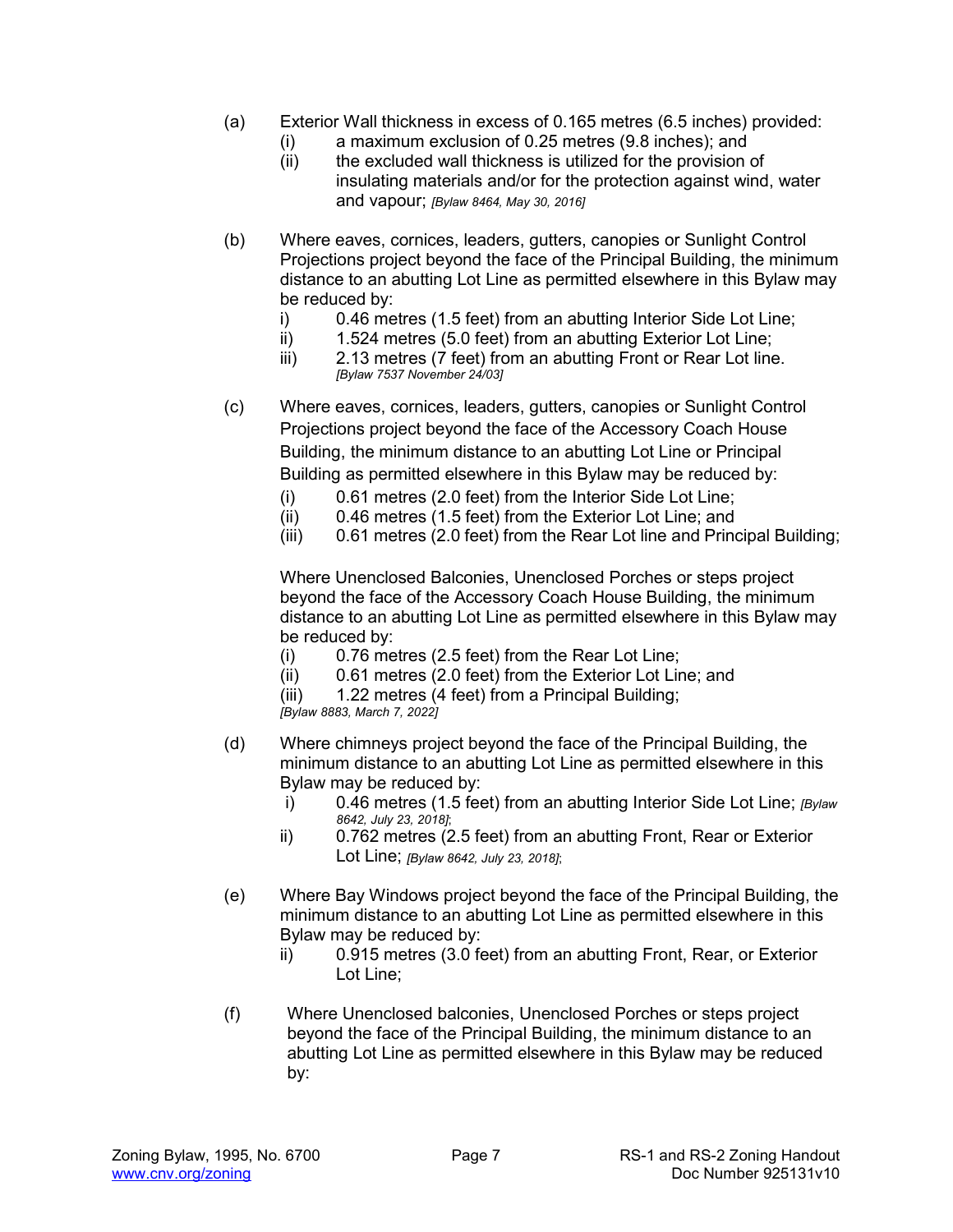- i)  $0.46$  metres (1.5 feet) from an abutting Interior Side Lot Line;<br>ii)  $1.524$  metres (5.0 feet) from an abutting Exterior Lot Line:
- 1.524 metres (5.0 feet) from an abutting Exterior Lot Line; *[Bylaw 8418 June 15/15]*
- iii) 2.13 metres (7 feet) from an abutting Front or Rear Lot Line; *[Bylaw 7537 November 24/03]*
- (g) Where eaves *or gutters [Bylaw 7481 May5/03]* project beyond the face of an Accessory Building, the minimum distance to an abutting Lot Line as permitted elsewhere in this Bylaw may be reduced by:
	- i) 0.457 metres (1.5 feet) from an abutting Interior Side Lot Line;
	- ii) 1.219 metres (4.0 feet) from an abutting Front, Rear, or Exterior Lot Line;
- (h) An Underground Structure may be sited in any portion of a Lot with the exception of any portion of the Lot within a Special Setback scheduled in Section 411 of this Bylaw. *[Bylaw 8464, May 30, 2016]*
- (i) Where a Green Wall or a Solar Collector projects beyond the face of the Principal Building or Accessory Building, the minimum distance to an abutting Lot Line as permitted elsewhere in this Bylaw may be reduced to that required by the British Columbia Building Code, as amended from time to time; *[Bylaw 8391 October 27/14]*
- (j) Where exterior ramps, lifts or similar mobility and/or accessibilityenhancing equipment project beyond the face of the Principal Building, the minimum distance to an abutting Lot Line as permitted elsewhere in this Bylaw may be reduced by: *[Bylaw 8642, July 23, 2018]*
	- i) 0.46 metres (1.5 feet) from an abutting Interior Side Lot Line;
	- ii) 1.52 metres (5.0 feet) from an abutting Exterior Lot Line;
	- iii) 2.13 metres (7 feet) from an abutting Front or Rear Lot Line;

#### **514 SIZE, SHAPE AND SITING OF ACCESSORY BUILDINGS e.g. Shed, detached garage or carport**

Accessory Buildings in all Residential zones, except in the RC Comprehensive Residential Zones:

(1) Floor Area *[Bylaw 8464, May 30, 2016]*

The total floor area for all Accessory Buildings on the Lot shall not exceed the lesser of 0.1 times the Lot Area or 55.7 square metres (600 square feet) except:

- (c) on any Lot with an Accessory Coach House Use, shall not exceed 10 square metres (108 square feet); and
- (d) Greenhouses up to a maximum of 10 square metres (108 square feet) shall be exempt from floor area calculation.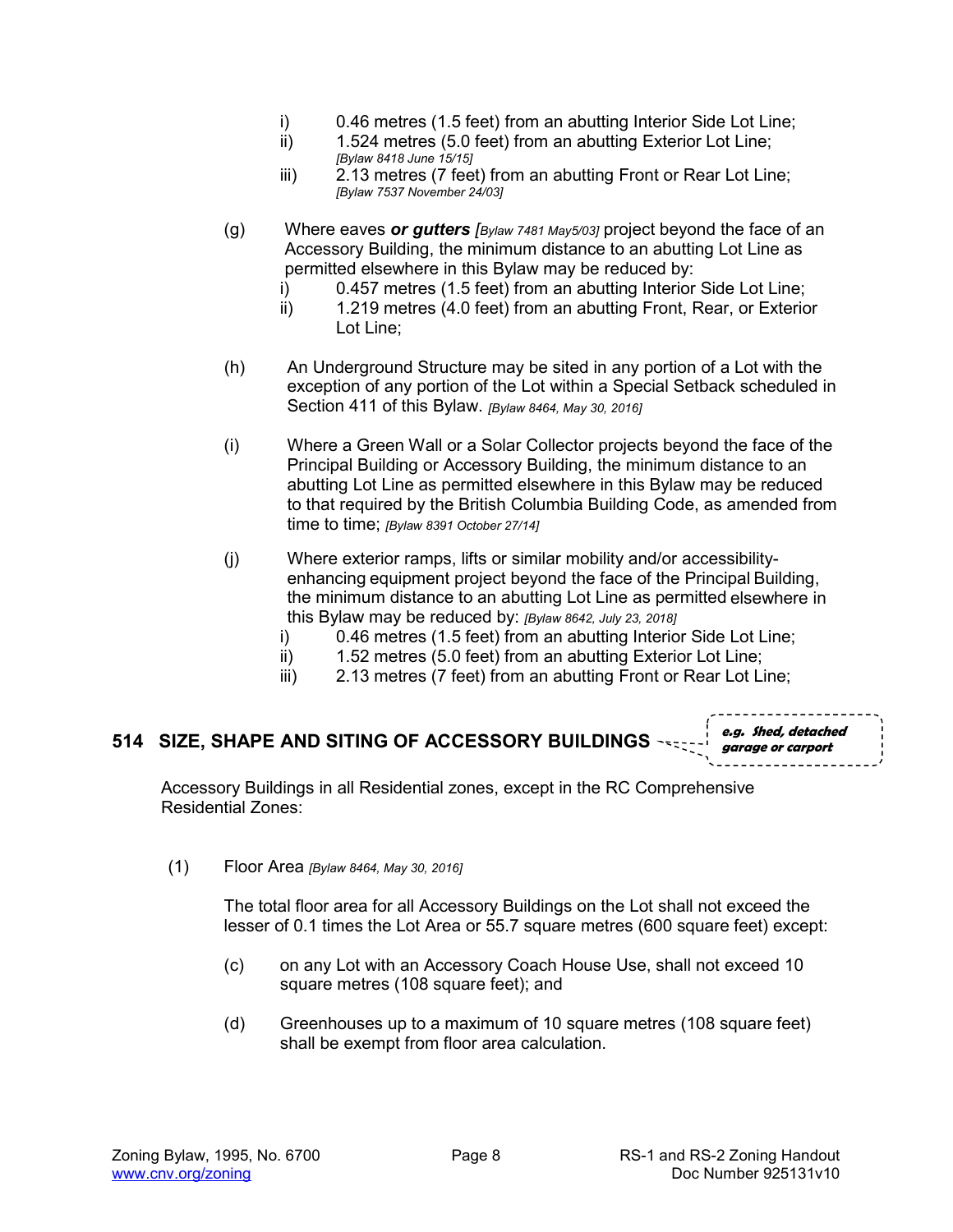#### (2) Height

shall not exceed a maximum height of 3.658 metres (12 feet) from the Building Grades at the Rear Lot Line, except that where the roof slope exceeds a 4 in 12 pitch, the maximum height permitted shall be 4.57 metres (15 feet). *[Bylaw 7537 November 24/03]* 

(3) Floor Levels

Floor levels shall be limited to a single floor level except when the Building is accessory to a One-Unit Residential Use, in which case a Cellar (Accessory Building) is permitted subject to Section 514(6). *[Bylaw 8459, May 2, 2016]*

(4) Siting

shall be sited behind the front face of the Principal Building, and when exceeding 10.0 square metres (107.6 square feet) in area, shall be sited in the rear 25% of the Lot depth, measured from the Rear Lot Line.

- (5) shall be sited not less than:
	- (a) 1.22 metres (4 feet) from the Rear Lot Line;
	- (b) 3.048 metres (10 feet) from an Exterior Side Lot Line;
	- (c) 3.048 metres (10 feet) from a Principal Building on the Lot;
	- (e) 0.61 metres (2 feet) from the Interior Side Lot Line.
	- (f) 4.57 metres (15 feet) from the intersection of the Lot lines along two Streets, or a Street and a Lane or two Lanes;
- (6) Cellar (Accessory Building) *[Bylaw 8459, May 2, 2016]*

An Accessory Building Cellar is permitted subject to:

- (a) all floor to ceiling heights are equal to or less than 2.6 metres (8.5 feet) clear;
- (b) the Cellar (Accessory Building) is used only for the storage of personal goods or things; or for workshop or gardening uses. Residential Uses, Habitable Rooms, laundry facilities, and mechanical rooms are prohibited;
- (c) having a single exterior access landing no greater than 2.32 square metres (25 square feet).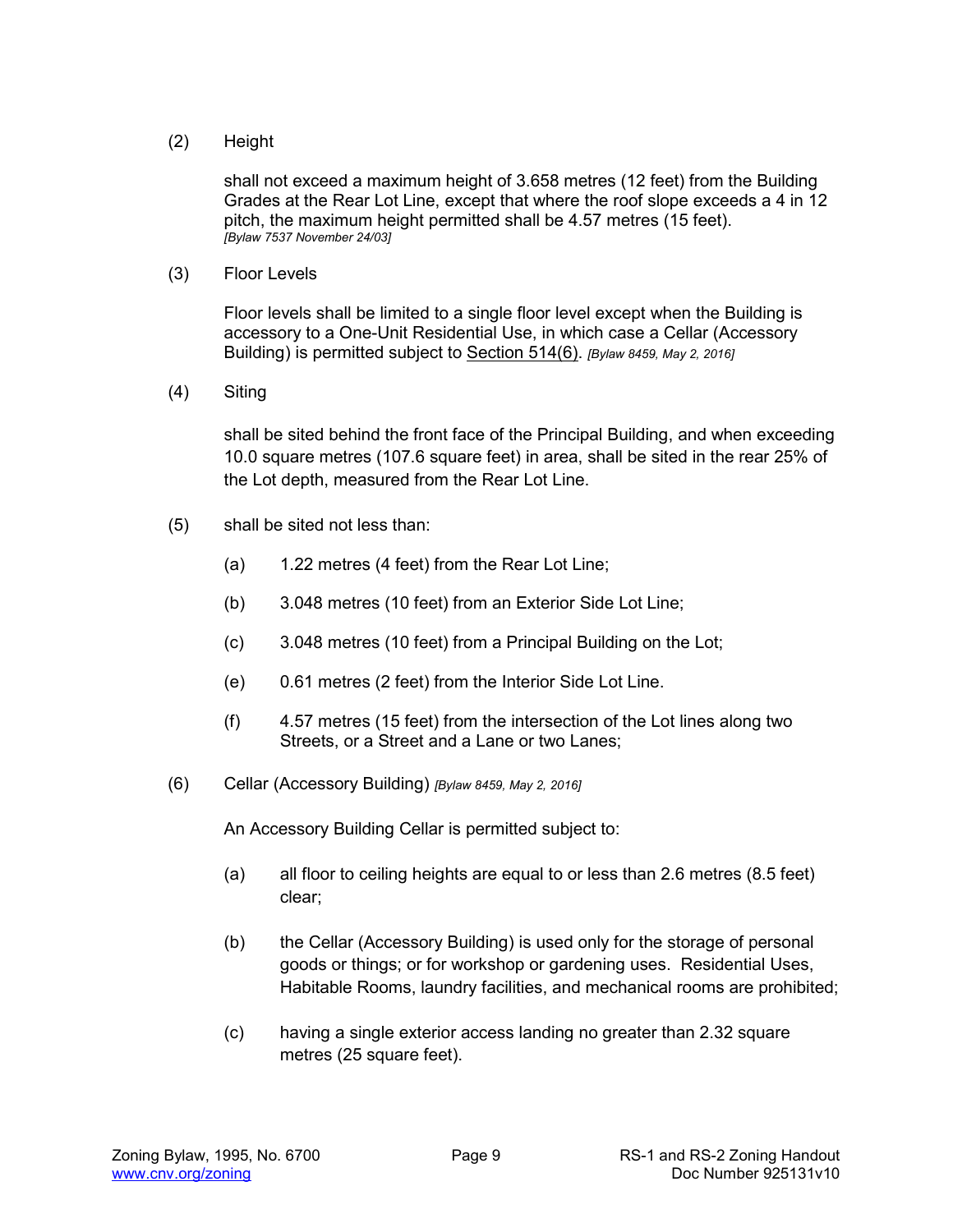# **412 SIZE, SHAPE AND SITING OF ACCESSORY STRUCTURES IN ONE-UNIT RESIDENTIAL ZONES**

Except as otherwise provided for in this Bylaw, Accessory Structures including Fences but excluding trees and plant material:

(1) Height

shall not exceed a Height of 3.658 metres (12 feet);

- (2) Siting
	- (a) when not exceeding 1.22 metres (4 feet) in Height may be sited on any portion of the Lot;
	- (b) when not exceeding 1.524 metres (5 feet) in Height may be sited on any portion of a Lot with a Child Care Use; *[Bylaw 8267 Nov 26/12]*
	- (c) when not exceeding 1.829 metres (6 feet) in Height may be sited to the rear of the front face of a Principal Building on the Lot;
	- (d) when exceeding 1.829 metres (6 feet) in Height shall be sited in accordance with the required distances from Lot lines for Principal Buildings in the zone in which it is located;
	- (e) in the case of any Structure over 0.914 metres (3.0 feet) in Height,
		- (i) shall not be sited within 4.57 metres (15 feet) of the intersection of the Lot lines along two Streets, or along a Street and a Lane, or along two Lanes;
		- (ii) shall provide vision clearance from driveways in accordance with Section 906(4)(h);
	- (f) notwithstanding the regulations under Subsections  $412$  (2) (b) and (c), a Trellis or a gazebo with no waterproof roof, up to 2.438 metres (8 feet) in Height, may be sited anywhere on the Lot.

### **906 GENERAL PARKING AND ACCESS REGULATIONS**

- (3) Parking Design Standards *[Bylaw 8464, May 30, 2016]*
	- (a) Parking Space dimensions
		- (i) Parking Space shall not be less than:
			- a. 2.50 metre (8.2 foot) width;
			- b. 5.49 metre (18 foot) length.
			- c. 2.13 (7 foot) clear headroom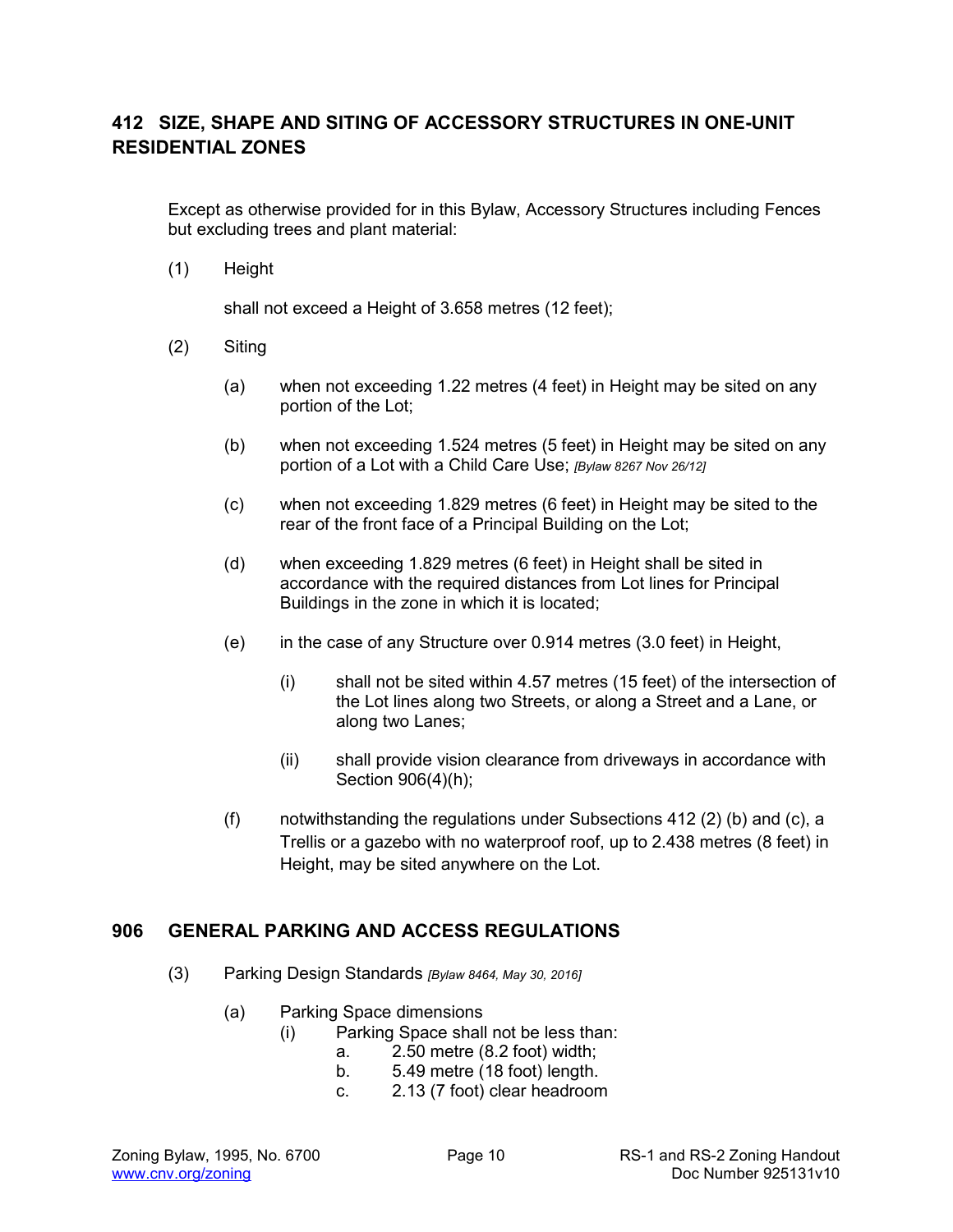- (c) Parking Space setbacks and projections A Parking Space shall be:
	- (i) set back a minimum of 0.3 metres (1 foot) from a Lot Line common to a Lot and a Street or a Lot and a Lane;
	- (ii) on a Lot with lane access and an Accessory Coach House, parking spaces shall be sited no more than 3.05 metres (10 feet) from the Rear Lot Line, as measured from the point of the parking space closest to the Rear Lot Line;
	- (iii) free of any column projection;
- (4) Access Points, Driveway Slope and Vision Clearance
	- (a) A driveway in this Bylaw includes all required access to Parking or Loading Spaces;
	- (b) Vehicular Access Standards and Specifications

Vehicular access off a Street shall be designed to conform with the standards and specifications of the Subdivision and Development Control Bylaw;

(c) Limitation of Access

Subject to Section 906(4)(g) of this Bylaw:

- (i) for a Lot abutting on both an opened Street and an opened lane, vehicular access shall be from the lane. No access will be permitted from the Street;
- (ii) for a Lot abutting on two streets of different classifications, as defined in the Subdivision and Development Control Bylaw, vehicular access shall be located off the Street of the lower classification;
- (d) Parking Space access directly from Lane *[Bylaw 8464, May 30, 2016]*

Access to individual Parking Spaces located directly off a Lane, with the exception of laneway Parking Spaces, shall only be permitted in: (i) One-Unit and Two-Unit Residential zones;

(f) Setbacks from Intersections:

All driveway crossings providing ingress and egress to a Parking or Loading area shall be located at a minimum distance of 7.62 metres (25 feet) from the point of intersection of two streets, or 4.52 metres (15 feet) from the point of intersection of two lanes, or of a Street and a lane, when such road allowances intersect at an interior angle of 135 degrees or less;

(h) Vision Clearance at Driveway Intersections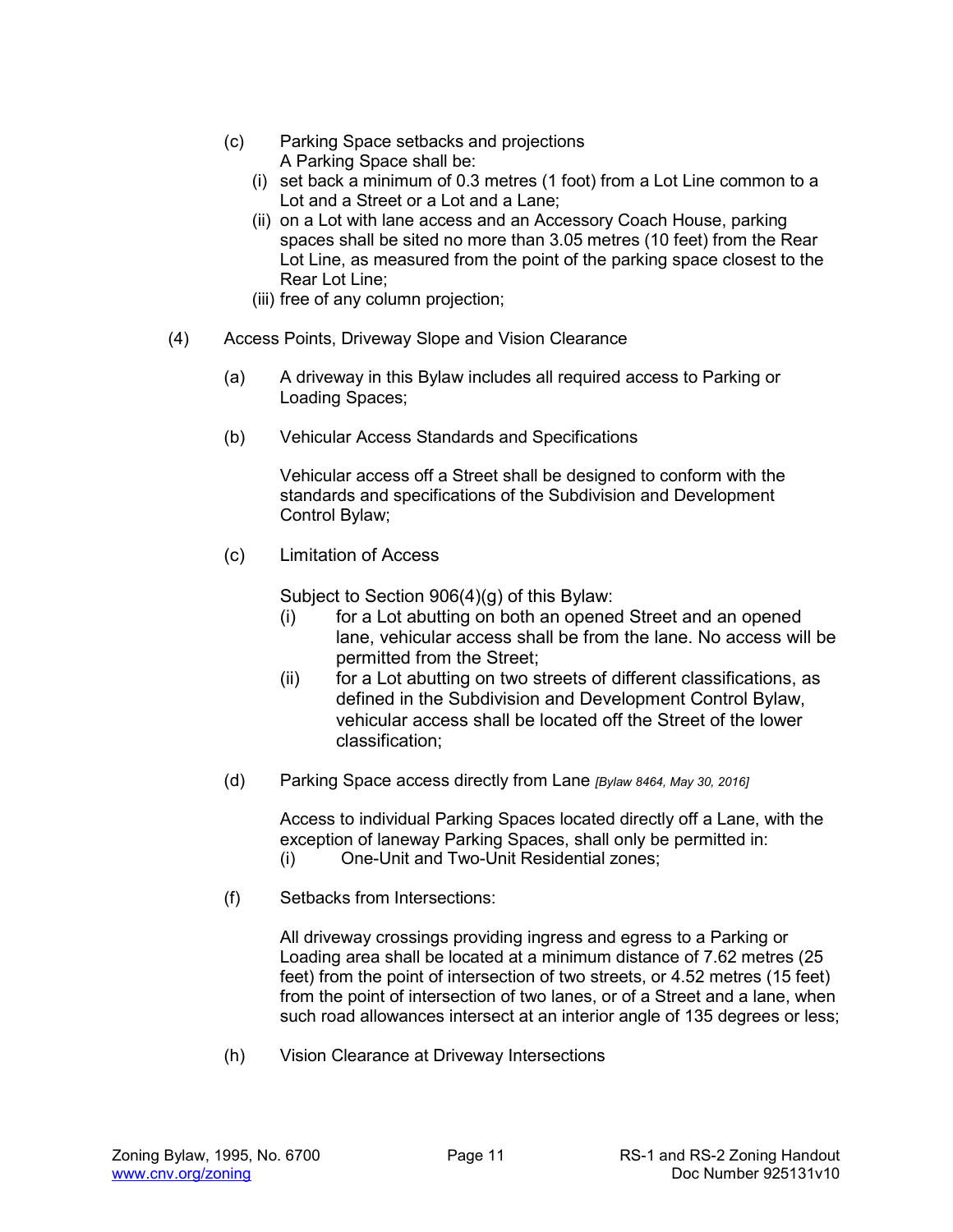Driveways shall provide an unobstructed view of pedestrians and traffic where such driveways intersect a street. Notwithstanding Principal or Accessory Buildings otherwise permitted in this Bylaw, no Structure or landscaping except high-branched trees shall exceed 0.914 metres (3 feet) in Height within the area Bounded By the driveway, the Lot line, and a line joining points along said lines 4.572 metres (15 feet) from their point of intersection;

- (i) Driveway Slope
	- $(i)$  No driveway ramp shall exceed a slope of 10%  $(1:10)$  in the first 6.096 metres (20 feet) from the property line
	- (ii) The maximum allowable slope between a garbage storage area and pick-up point is 1%.
- (k) Crossfalls

The maximum allowable crossfall in a Parking area is 5%;

#### **FIGURE 9-3 Minimum Parking Provision by Class of Building**

| One-Unit Use, or a Two-Unit Use, or an<br>Accessory One-Unit Use.                                                                                                         | 1 space per Dwelling Unit        |
|---------------------------------------------------------------------------------------------------------------------------------------------------------------------------|----------------------------------|
| Accessory Coach House Use,<br>Accessory Secondary Suite Use,<br>or both Accessory Coach House Use and<br>Accessory Secondary Suite Use<br>[Bylaw 8529, February 27, 2017] | 1 space                          |
| <b>Accessory Dwelling Unit</b>                                                                                                                                            | SDaCC [Bylaw 8296 April 8, 2013] |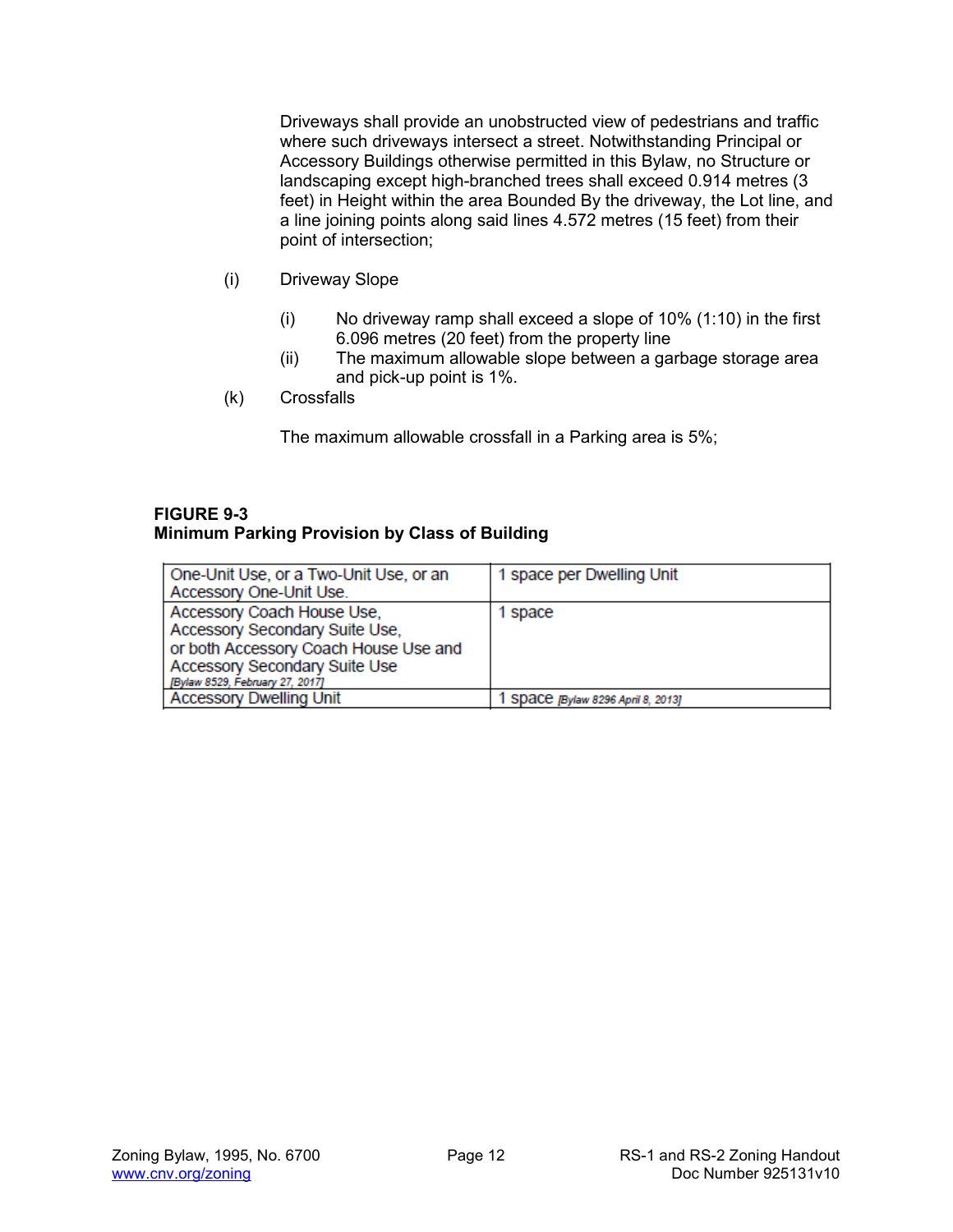#### **DEFINITIONS:**

**"Accessory Bed and Breakfast Use"** means an Accessory Use to a One*-*Unit *[Bylaw 7481 May 5/03]* Residential Use providing temporary accommodation for tourists where the room rate includes breakfast provided on the Premises;

**"Accessory Boarding Use"** means an Accessory Use to a *[Bylaw 8314 July 22, 2013]* Residential Use where a Building includes one or more Sleeping Units or bedrooms for the accommodation of boarders with or without meals;

**"Accessory Coach House Use"** means a detached non-stratified residential use accessory to a One-Unit Residential Use that contains a bathroom, sleeping and living area and cooking facilities subject to the provision of Section 507(13) of the Bylaw. *[Bylaw 8883, March 7, 2022]*

**"Accessory Hen Keeping"** means of keeping hens subject the "Small Creature Limitation Bylaw, 2012, No. 8251" as amended from time to time.

**"Accessory Home Occupation Use"** means a Use Accessory to a Residential Use where the householder carries on an occupation or practices a profession; excludes *automobile servicing and repair,* Escort Service Use, but includes private schools and Child Care Use; *[Bylaw 7290 April 4/01]*

**"Accessory Home Office Use"** shall mean an Accessory Home Occupation Use Limited to a resident who practices a profession or conducts a business that does not include any manufacturing, producing, assembling or servicing of goods or things nor the operation of any machines other than standard office equipment; *[Bylaw 7290 April 4/01]*

**"Accessory Off-Street Parking Use"** means an Accessory Use providing for the Parking needs generated by a permitted Use on the same Lot; includes Parking Spaces and turning areas for access to such spaces and is limited to the Parking of vehicles for a maximum period of seventy-two hours;

**"Accessory Secondary Suite Use"** means an attached non-stratified residential use accessory to a One-Unit Residential Use that may contain a toilet, bathroom, sleeping and living areas and cooking facilities subject to the provision of Section 507(11) of the Bylaw. *[Bylaw 8529, February 27, 2017]*

**"Accessory Use"** means a Use customarily incidental to a Principal Use located on the same Lot.

**"Basement (Accessory Coach House Use)"** means non-habitable storage space directly below the First Storey of an Accessory Coach House, without windows or plumbing, except for plumbing directly servicing mechanical equipment, the area of which does not exceed the area of the First Storey, and where Cooking Facilities are prohibited; *[Bylaw 8642, July 23, 2018] [Bylaw 8692, February 4, 2019]*

**"Basement (One-Unit and Two-Unit Residential)"** means the space directly below the First Storey of a Principal Building in a One-Unit or Two-Unit Residential Use, partially below grade, and the area of which does not exceed the area of the First Storey; *[Bylaw 8642, July 23, 2018]*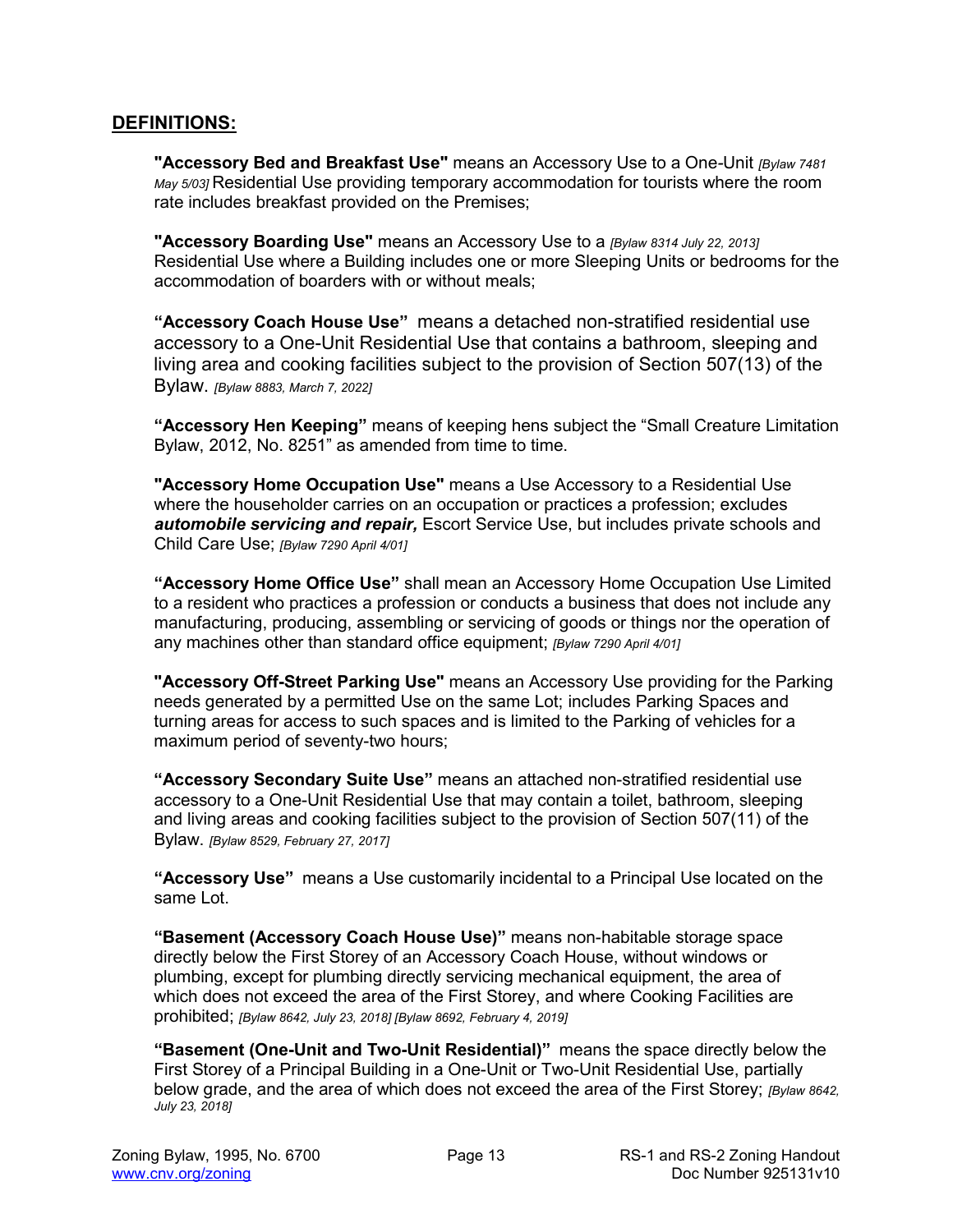**"Bay Window"** means a rectangular, curved, or polygonal window, or a group of windows which is cantilevered from the Building wall as illustrated in Figure 2-1, and is more than 50% glazed on *the largest* exterior side; *[Bylaw 7537 November 24/03]*

**"Building"** means a Structure wholly or partly Enclosed by a roof or roofs supported by walls or columns and Used For the shelter or accommodation of persons, animals, chattels, or things;

**"Building, Accessory"** means a secondary Building Used for an Accessory Use;

**"Building Grades"** means the elevations of the points of intersection of the Front and Rear Lot Lines with the side Lot lines, as determined by a British Columbia Land Surveyor *or the City Engineer. In the event of a conflict between the grades, the Building Grades provided by the City Engineer shall take precedence; [Bylaw 6935 September 22/97]*

**"Building, Principal"** means a main Building, the major floor level or the majority of the floor space of which is Used For a permitted Principal Use;

"**Cellar"** means the space directly below the First Storey, the lower floor of which is more than 1.52 metres (5 feet) below Average Grade and the area of which does not exceed the area of the First Storey; *[Bylaw 8464, May 30, 2016]*

**"Cellar (Accessory Building)"** means an unheated and unfinished space between two floor levels of an Accessory Building, without windows or plumbing, the lower floor of which is directly below the floor above, where Cooking Facilities are prohibited. *[Bylaw 8459, May 2, 2016]*

**"Coach House, Accessory"** means a secondary Building used for an Accessory Coach House Use subject to the provisions of Section 509 and Section 507(12) of this Bylaw.

**"Crawl Space"** means the lowest floor area of a structure, with a floor to ceiling height of less than 1.2m, and a distance of either:

- (1) 1.7m or less, measured from the underside of the supporting joist or structural slab directly above, to the underside of the adjacent exterior load bearing footing, excluding minimum required stepping of footings as required by the British Columbia Building Code;
- (2) 1.2m or less, measured from the underside of the supporting joist or structural slab directly above, to the surface of a permanent 6 inch thick slab, reinforced with a minimum of 6x6x#6 steel mesh, placed on fill compacted to 90% proctor;

and with no exterior or interior glazing, and accessed by not more than one hatchway per crawlspace, which may be a maximum of 1219mm (48 inch) by 1219mm (48 inch)*. [Bylaw 7422 September 16/02]*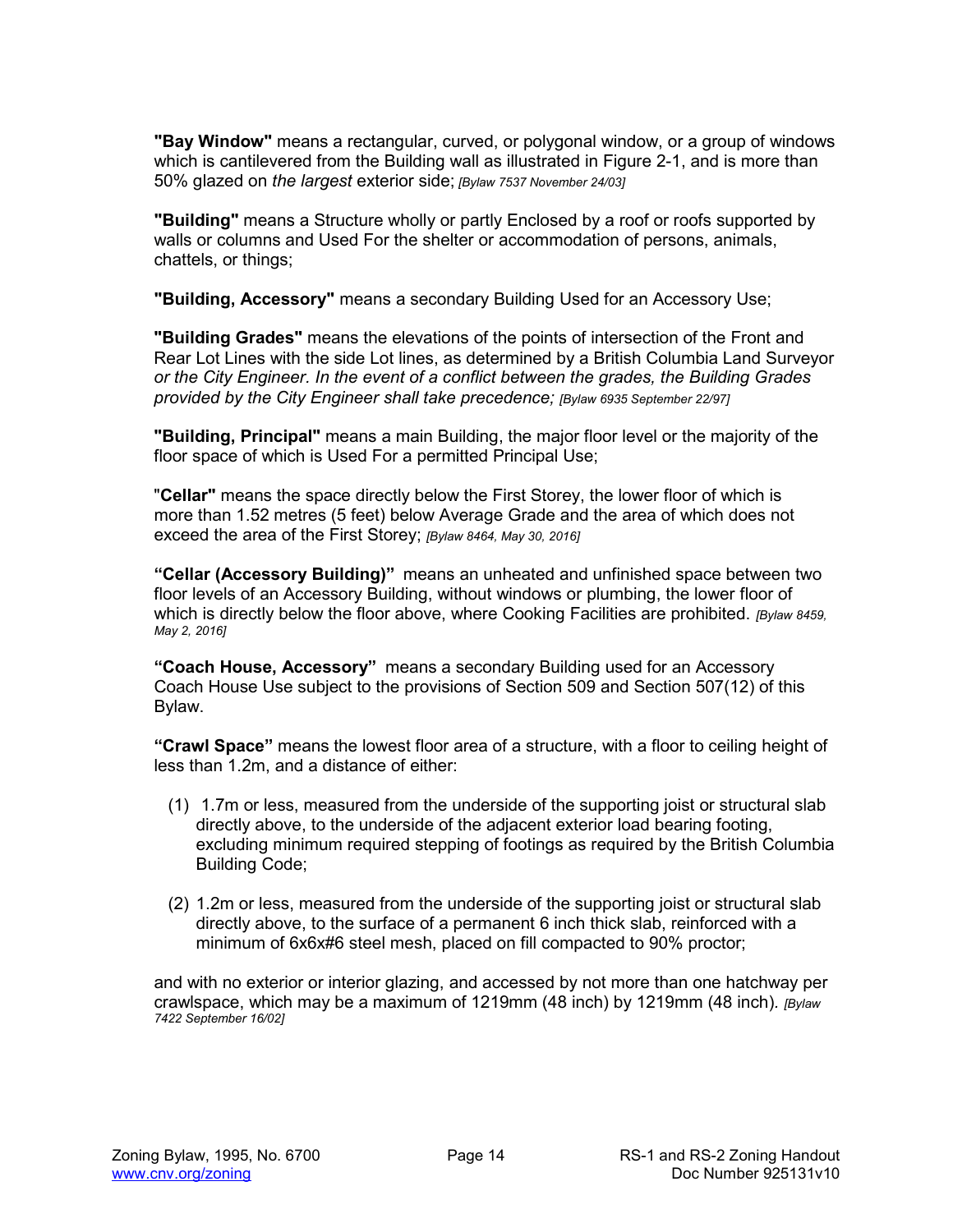#### **FIGURE 2-1 BAY WINDOW STANDARDS**

The following diagram presents typical Bay Window designs and the manner in which each is regulated for siting and Lot coverage:



**"Dwelling Unit"** means one or more Habitable Rooms for the residential accommodation of only one Unit and contains or provides for only two Cooking Facilities or combination of cooking facilities for the exclusive use of that Dwelling Unit; *[Bylaw 7537 November 24/03]*

**"First Storey"** means the Storey above the Basement or Cellar of a Building, but where no Basement or Cellar exists, then the lowest Storey of a Building;

**"Floor Area (Accessory Building)"** means the total area of all floors in each Accessory Building on a Lot, measured to the extreme outer limits of each Accessory Building including Accessory Building Cellars; *[Bylaw 8459, May 2, 2016]*

#### **"Green Building System"** means**:**

(1) Equipment that converts, stores, transfers (or combination thereof) energy from a renewable energy source. This includes equipment used to support Solar Collectors,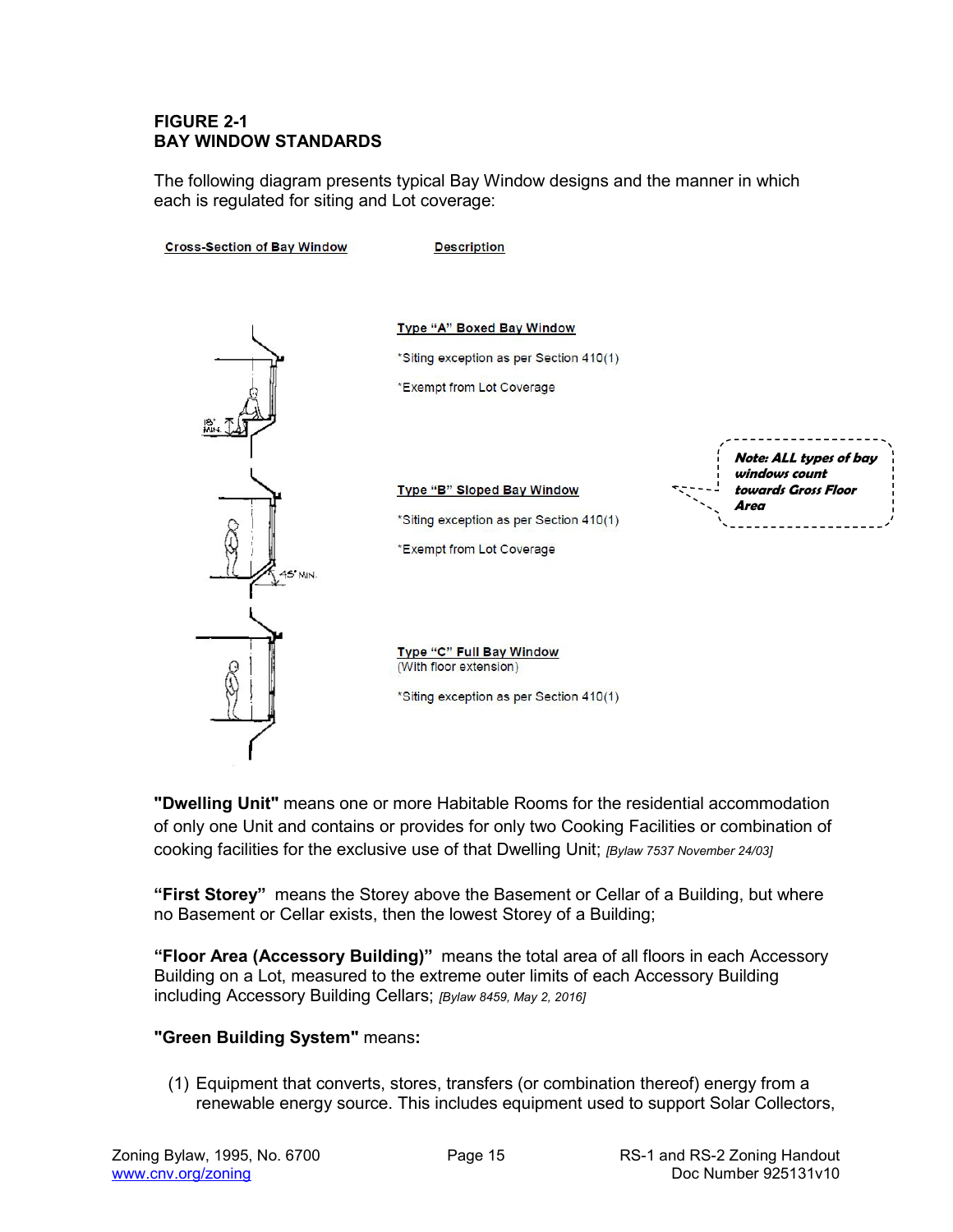Small Wind Energy Systems, heat pump systems, waste heat recovery systems and biomass systems; *[Bylaw 8391 October 27/14]*

(2) Equipment that stores and treats (if necessary) rainwater, grey water or both, on site;

**"Green Roof"** means an extension of an above grade roof that allows vegetation to grow in a growing medium, achieved by one of the following strategies: *[Bylaw 8391 October 27/14]*

- (1) Extensive Green Roofs involve shallow planting media, drought-resistant plants, and are typically suited for installation on existing roofs; *[Bylaw 8391 October 27/14]*
- (2) Intensive Green Roofs involve deeper planting media, a broad range of plant species, and may require roof structure upgrades; *[Bylaw 8391 October 27/14]*

**"Green Wall"** means an extension of an above grade exterior wall that allows vegetation to grow in a growing medium; *[Bylaw 8391 October 27/14]*

**"Greenhouse"** means a permanent or temporary Structure used for growing and cultivating edible and ornamental plants; *[Bylaw 8391 October 27/14]*

**"Gross Floor Area (One-Unit and Two-Unit Residential)"** means the total areas of all the floors of the Principal Building on a Lot, measured to the extreme outer limits of the Building, including all Basements, Cellars, Habitable Rooms, bathrooms, utility rooms, furnace rooms, attached Parking garages and carports, storage areas, internally accessible attic space, workshops, hallways, landings, stairwells, mezzanines, but excluding:

- (1) Exterior Wall thickness in excess of 0.165 (6.5 inches) provided:
	- (a) a maximum exclusion of 0.25 (9.8 inches); and,
	- (b) the excluded wall thickness is utilized for the provision of insulating materials and/or for the protection against wind, water and vapour; [Bylaw 8464, May 30, 2016]
- (2) Any portion of a crawl space or internally accessible attic space with a height of 1.22 metres (4 feet) or less, measured from the floor to the joists or slab directly above it;
- (3) Deleted in its entirety by [Bylaw 8122 December 6, 2010];
- (4) Architectural features containing no floor area which are permitted as projections into required yards;
- (5) Balconies and Porches that are Open Appendages to the Principal Building and are at least 40% unenclosed; [Bylaw 8441, November 23, 2015]
- (6) Unenclosed swimming pool;
- (7) Any portion of a Basement or Cellar which was issued a Building Permit prior to January 1, 2019;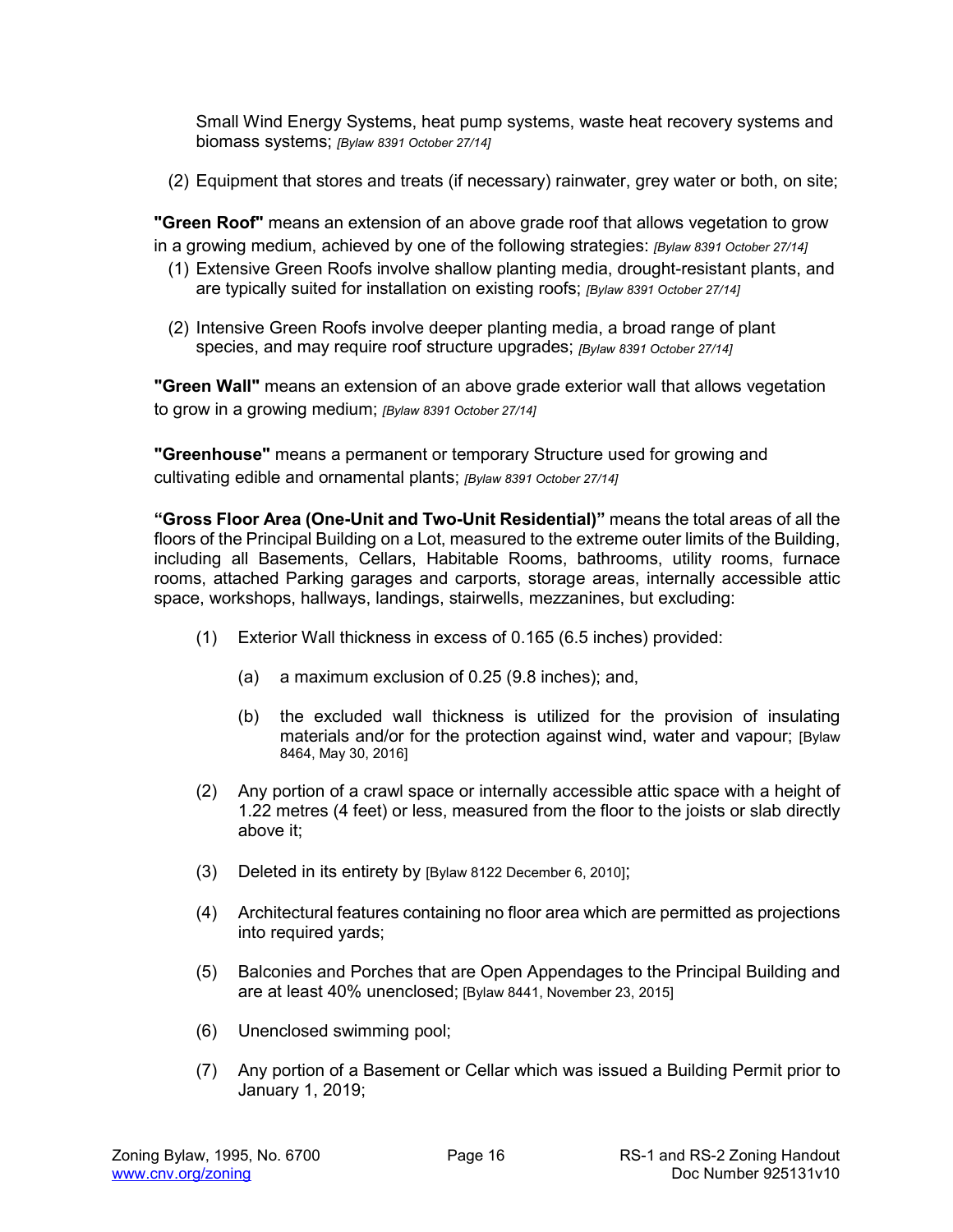- (8) Open to below areas except when they are double height with a dimension exceeding 4.57 metres (15 feet) measured from the floor to the ceiling directly above, at which point the open to below area will be counted twice in Gross Floor Area (One-Unit and Two-Unit Residential [Bylaw 8464, May 30, 2016]) calculations; [Bylaw 8227, July 23, 2012]
- (9) Any portion of a mechanical room containing a Green Building System, up to a maximum of 9.3 square metres (100.1 square feet) provided that:
	- (a) the system is located in an accessible location within the building; and,
	- (b) has a minimum headroom clearance of 2 metres (6.6 feet); [Bylaw 8464, May 30, 2016]
- (10) Recycling and garbage storage on a Lot with:
	- (a) an Accessory Coach House Use:
		- (i) connected to, but with no access from, the interior of the Accessory Coach House Building; and,
		- (ii) up to a maximum of 4.6 square metres (49.5 square feet);
	- (b) two or more Principal Dwelling Units:
		- (i) provided for common use and held in common ownership;
		- (ii) located on any floor level; and,
		- (iii) up to a maximum floor area in accordance with Figure 4-3; [Bylaw 8464, May 30, 2016]
- (11) For provision of Visitability Features as follows:
	- (a) 4.7 square metres (50 square feet) for each principal Dwelling Unit;
	- (b) 2.3 square metres (25 square feet) for each Accessory Secondary Suite Use, Accessory Coach House Use or Accessory Dwelling Unit;
- (12) Floor area permanently occupied by elevators, to a combined maximum of 2.3 square metres (25 square feet), provided that this equipment is used to enhance accessibility and mobility;

**"Heat Recovery Ventilator"** means a mechanical ventilation device that continuously replaces stale indoor air with fresh outdoor air while exchanging heat between the supply and exhaust air; *[Bylaw 8391 October 27/14]*

**"Height"**with reference to an Accessory Structure or a Landscape Screen means the vertical distance between the top of such Structure and the highest finished ground elevation within 0.014 metres (3 feet) of such Structure;

**"Height"** with reference to a Structure other than an Accessory Structure or a Landscape Screen means: *[Bylaw 8346/July 21/14]*

**Visitability Features definition on page 20**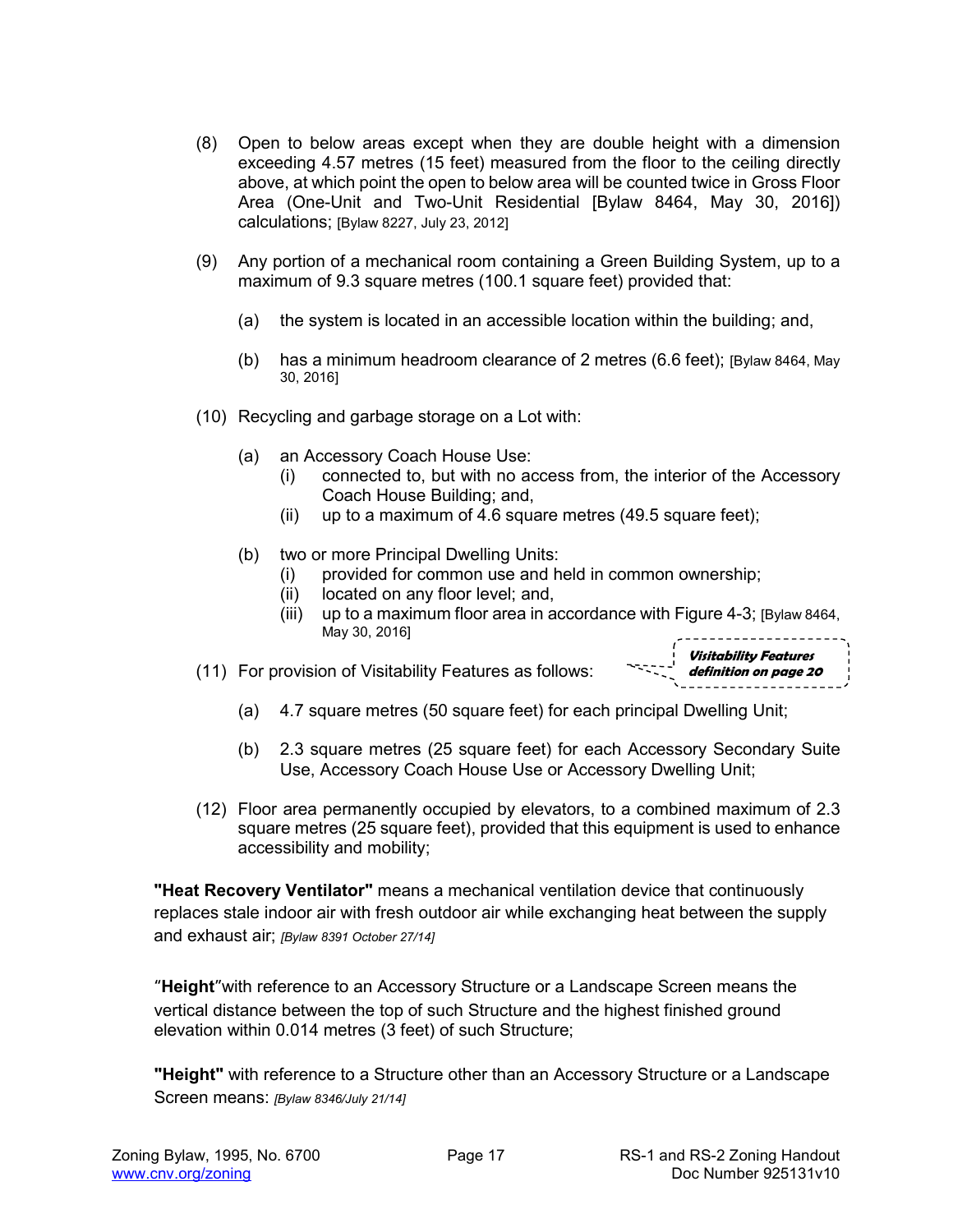- (1) the vertical distance in metres between the highest point of the Structure and the greater of the Average Grade or the Flood Construction Level, or
- (2) the total number of Storeys in the Structure;

**"Height Envelope"** means a three-dimensional space that a Principal Building in a One-Unit or Two-Unit Residential Use Zone may not project beyond, that is calculated using the following methodology:



**"Lot Coverage"** means the horizontal area within the vertical projection of the outermost walls of Principal, Accessory Buildings and Accessory Coach House Buildings on a Lot, expressed as a percentage of the Lot Area, but excluding:

- (1) Exterior Wall thickness in excess of 0.165 metres (6.5 inches) provided:
	- (a) A maximum exclusion of 0.25 metres (9.8 inches); and
	- (b) the excluded wall thickness is utilized for the provision of insulating materials and/or for the protection against wind, water and vapour; *[Bylaw 8464, May 30, 2016]*
- (2) Accessory Structures to shelter Off-Street Parking Uses or enclose swimming pools;
- (3) Underground Structures;
- (4) Bay Windows as per Figure 2-1 (Types A and B); *[Bylaw 7135 June 28/99]*
- (5) For One Unit Residential Use and Two Unit Residential Use Lot Coverage shall include: *[Bylaw 8418 June 15/15]*
	- (a) decks;
	- (b) porches; and
	- (c) balconies greater than 1.0 metres (3.28 feet) above grade

but shall exclude Accessory Buildings subject to Section 514(1)(b);

**"Natural Ventilation"** is the flow of outside air into the building without the use of mechanical systems as a result of pressure or temperature differences, achieved by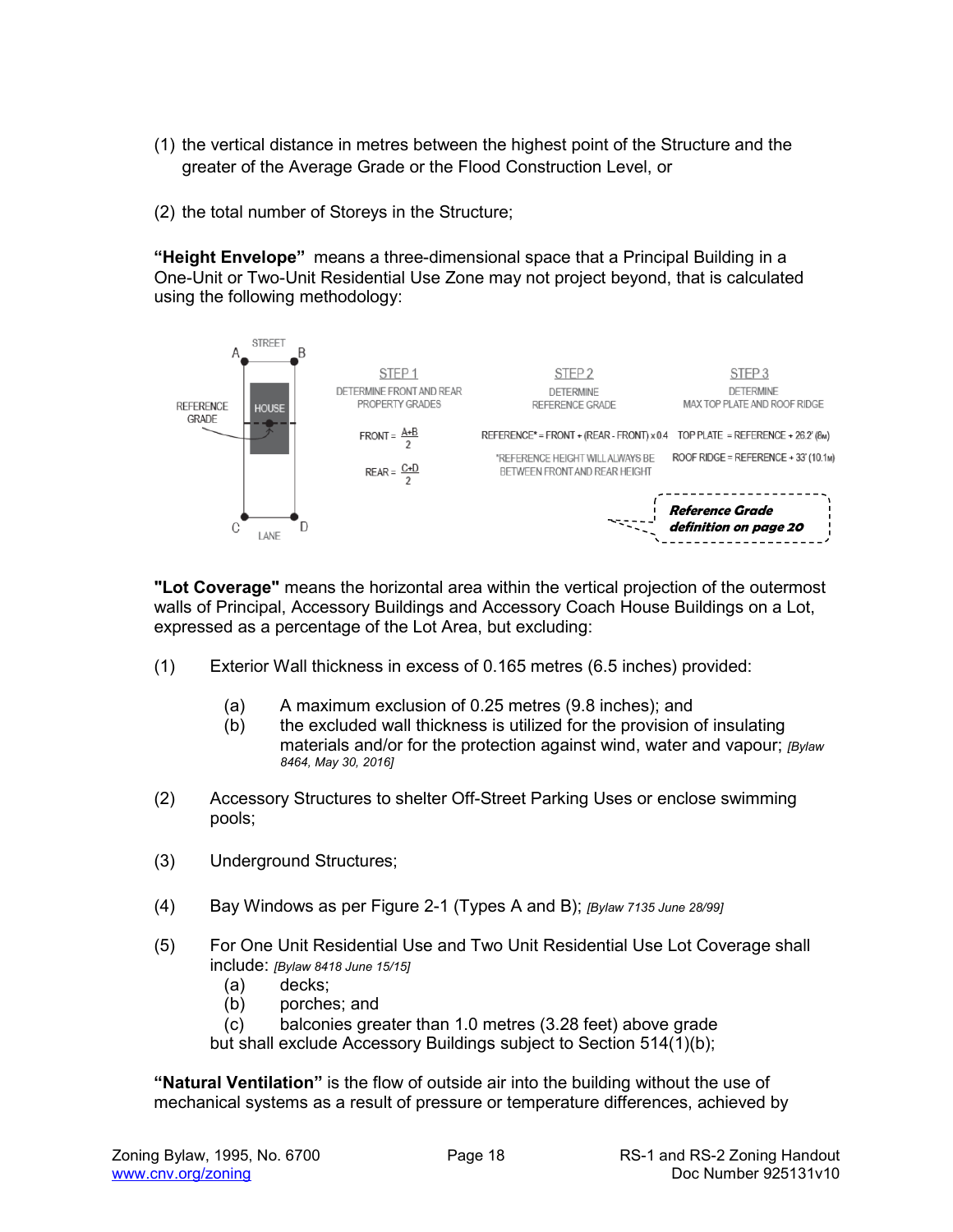one of the following strategies:

- (1) Cross-Ventilation includes operable windows or doors on at least two exposed walls per residential or commercial unit; *[Bylaw 8391 Oct 27/14]*
- (2) Induced-Ventilation includes either a core atrium or wind tower, along with openings to corridors and between otherwise separated spaces; *[Bylaw 8391 Oct 27/14]*

**"One-Unit Residential Use"** means a Residential Use where the Building on a Lot is Used For one Dwelling Unit;

**"Open Appendage"** means an unenclosed part of a building that projects beyond the exterior walls and which:

- (1) may or may not be covered by a roof or floor above;
- (2) may or may not be recessed into the building;
- (3) is finished as exterior space with drainage;
- (4) has at least 50% of the vertical planes along the perimeter of the Open Appendage unenclosed. The perimeter calculation shall be calculated as per Figure 2-2;
- (5) for purposes of calculating the unenclosed portion of the Open Appendage, clear retractable glazing is deemed to be unenclosed provided that:
	- (a) the glazing at no point provides a complete seal/separation from the exterior (i.e. an air gap must be provided);
	- (b) when in its retracted state, the Open Appendage complies with the minimum 50% unenclosed requirement in subsection iv above; and
	- (c) all retractable glazing on the building must have a uniform appearance;

#### **Figure – 2-2 Calculation of Open Appendage** *[Bylaw 8863 October 4/21]*

|                                                                                                                                             | Figure 2-2: Calculation of Open Appendage         |
|---------------------------------------------------------------------------------------------------------------------------------------------|---------------------------------------------------|
| Four types of balconies are<br>shown in the adjacent<br>diagram. Only the planes<br>marked in black dotted                                  | <b>PROJECTING BALCONY</b><br>Perimeter            |
| lines are included in the<br>perimeter calculation. This<br>excludes exterior building<br>walls, structural supports<br>and privacy screens | <b>PARTIALLY RECESSED BALCONY</b><br>Perimete     |
| between balconies.<br>A minimum of 50% of the<br>vertical planes along the<br>perimeter (black dotted                                       | <b>FULLY RECESSED BALCONY</b><br>Perimeter        |
| lines) must be open to the<br>elements.                                                                                                     | <b>BALCONY W/ STRUCTURAL SUPPORTS</b><br>Perimete |